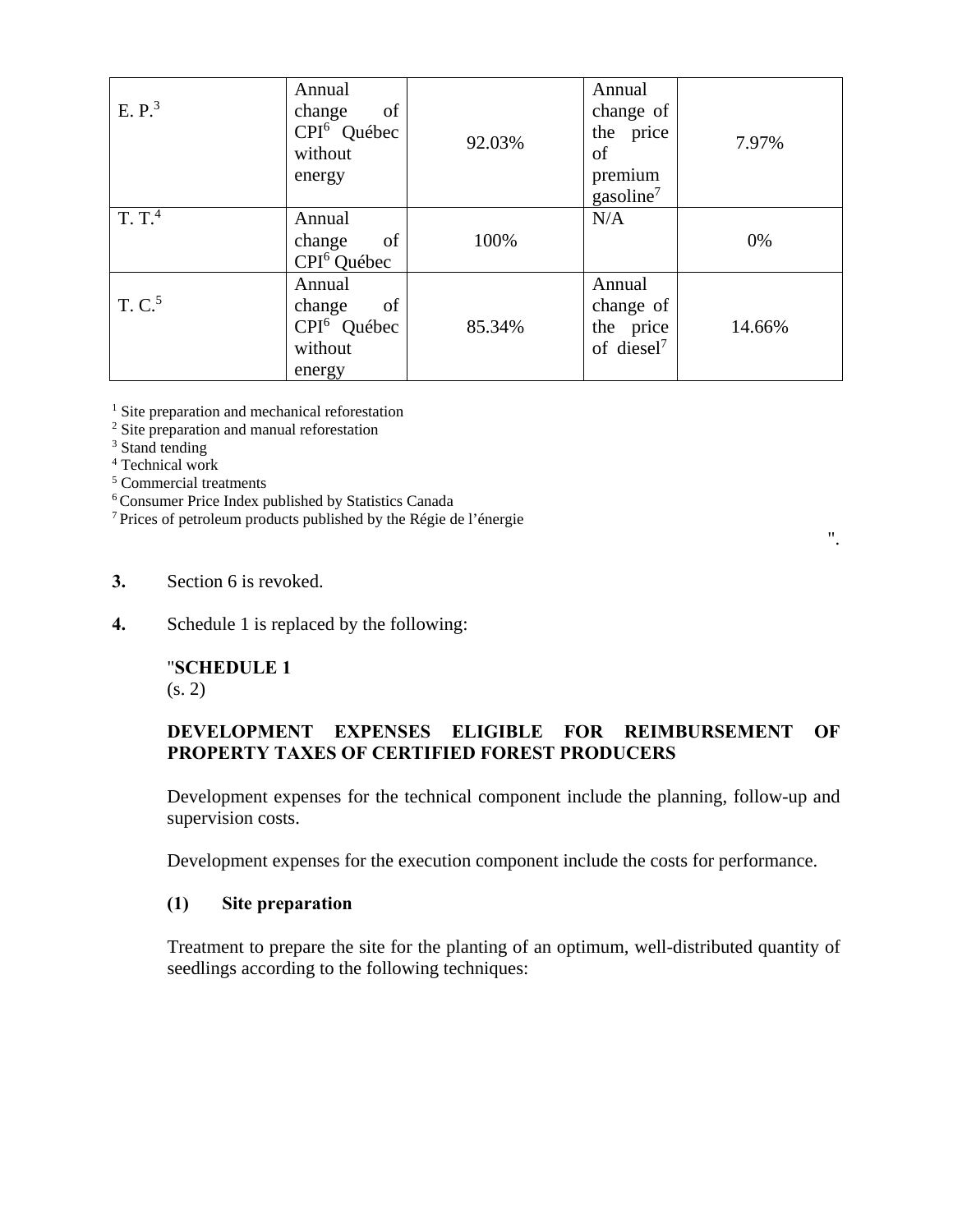## **(1.1) Manual or mechanical bush clearing and site clearing**

Removal of bushes and commercially unusable ligneous matter and windrowing or piling of that material either manually or mechanically.

| <b>Type</b> | <b>Unit of</b><br>measurement | Component | <b>Value of</b><br>expenses | <b>Family of</b><br>development<br>expenses |
|-------------|-------------------------------|-----------|-----------------------------|---------------------------------------------|
| Manual      | Hectare                       | Technical | \$181                       | T.T.                                        |
| Manual      | Hectare                       | Execution | \$426                       | PtRMa                                       |
| Mechanical  | Hectare                       | Technical | \$512                       | T.T.                                        |
| Mechanical  | Hectare                       | Execution | \$1,210                     | PtRMe                                       |

#### **(1.2) Salvage, bush clearing and site clearing**

Harvest in a low-value stand of all mature merchantable timber or deteriorating timber followed by mechanical bush clearing and site clearing as described in 1.1.

| Unit of<br>measurement | Component | Value of<br>expenses | <b>Family of</b><br>development<br>expenses |
|------------------------|-----------|----------------------|---------------------------------------------|
| Hectare                | Technical | \$455                | T.T.                                        |
| Hectare                | Execution |                      | PtRMe                                       |

# **(1.3) Mechanical site clearing**

Windrowing, piling or chipping of commercially unusable ligneous matter to facilitate the planting of seedlings.

| Unit of<br>measurement | Component | Value of<br>expenses | <b>Family of</b><br>development<br>expenses |
|------------------------|-----------|----------------------|---------------------------------------------|
| Hectare                | Technical | \$203                | T.T.                                        |
| Hectare                | Execution | \$476                | <b>PtRMe</b>                                |

# **(1.4) Chipping**

Removal and chipping of bush and unusable ligneous matter in a single operation.

| Unit of<br>measurement | Component | <b>Value of</b><br>expenses | <b>Family of</b><br>development<br>expenses |
|------------------------|-----------|-----------------------------|---------------------------------------------|
| Hectare                | Technical | \$392                       | T.T.                                        |
| Hectare                | Execution |                             | <b>PtRMe</b>                                |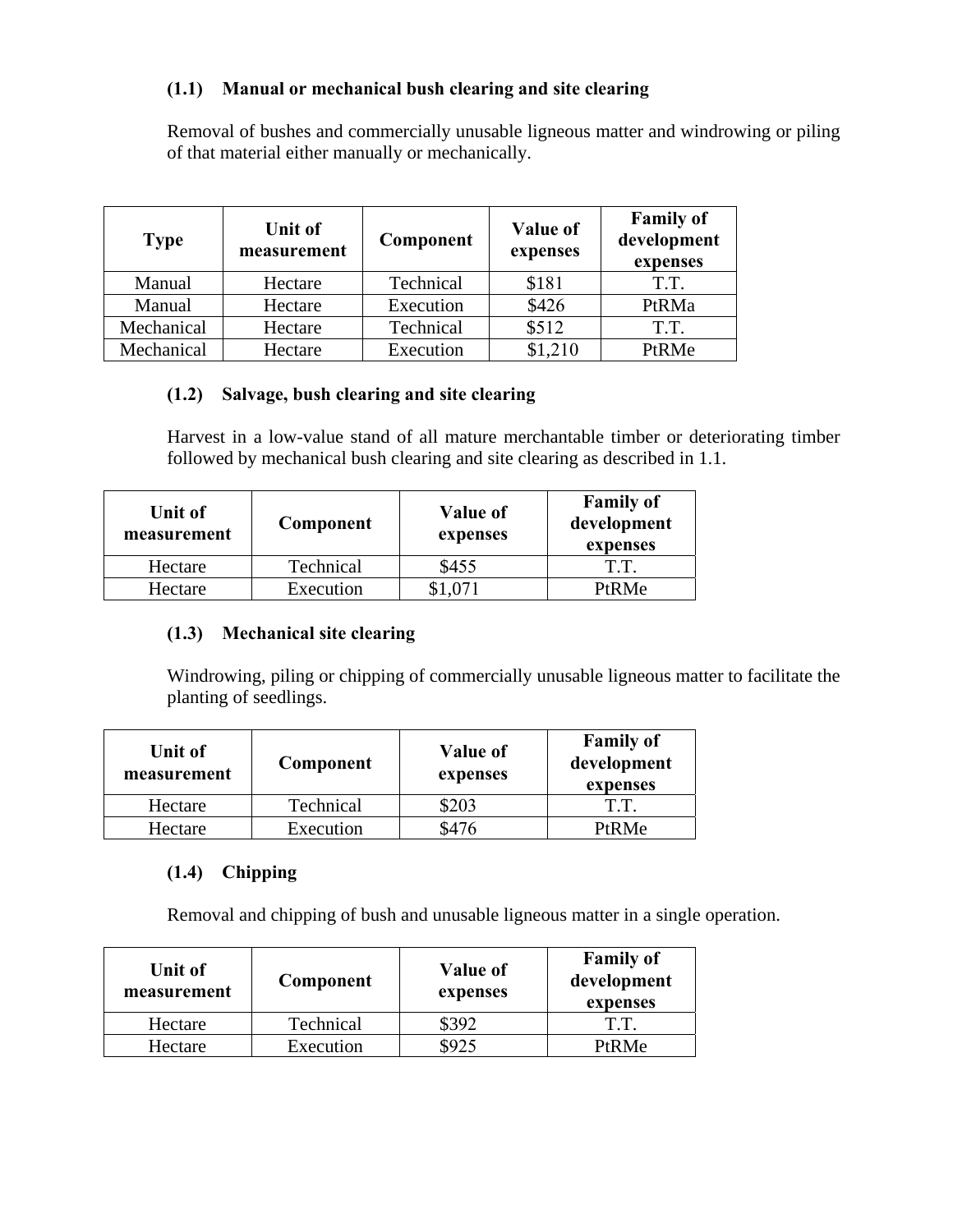## **(1.5) Forest harrowing**

| <b>Unit of</b><br>measurement | Component | <b>Value of</b><br>expenses | <b>Family of</b><br>development<br>expenses |
|-------------------------------|-----------|-----------------------------|---------------------------------------------|
| Hectare                       | Technical | \$379                       | T.T.                                        |
| Hectare                       | Execution | \$895                       | <b>PtRMe</b>                                |

Removal of bush and loosening of the soil by means of a forest harrow.

# **(1.6) Forest ploughing and harrowing**

Removal of bush and loosening of the soil by means of a forest plough and harrow.

| Unit of<br>measurement | Component | Value of<br>expenses | <b>Family of</b><br>development<br>expenses |
|------------------------|-----------|----------------------|---------------------------------------------|
| Hectare                | Technical | \$549                | T.T.                                        |
| Hectare                | Execution |                      | PtRMe                                       |

## **(1.7) Agricultural ploughing and harrowing**

Loosening of the soil by means of an agricultural plough and harrow to promote the planting of tolerant hardwoods or hybrid poplars.

| Unit of<br>measurement | Component | <b>Value of</b><br>expenses | <b>Family of</b><br>development<br>expenses |
|------------------------|-----------|-----------------------------|---------------------------------------------|
| Hectare                | Technical | \$159                       | T.T.                                        |
| Hectare                | Execution | \$375                       | PtRMe                                       |

#### **(1.8) Shear-blading with a shear-blade-equipped tractor**

Removal of bush and windrowing of that material with a shear-blade-equipped tractor; this operation must be carried out without damaging the soil, and for that reason it is generally performed when the ground is frozen.

| Unit of<br>measurement | Component | <b>Value of</b><br>expenses | <b>Family of</b><br>development<br>expenses |
|------------------------|-----------|-----------------------------|---------------------------------------------|
| Hectare                | Technical | \$259                       | T.T.                                        |
| Hectare                | Execution | 5613                        | <b>PtRMe</b>                                |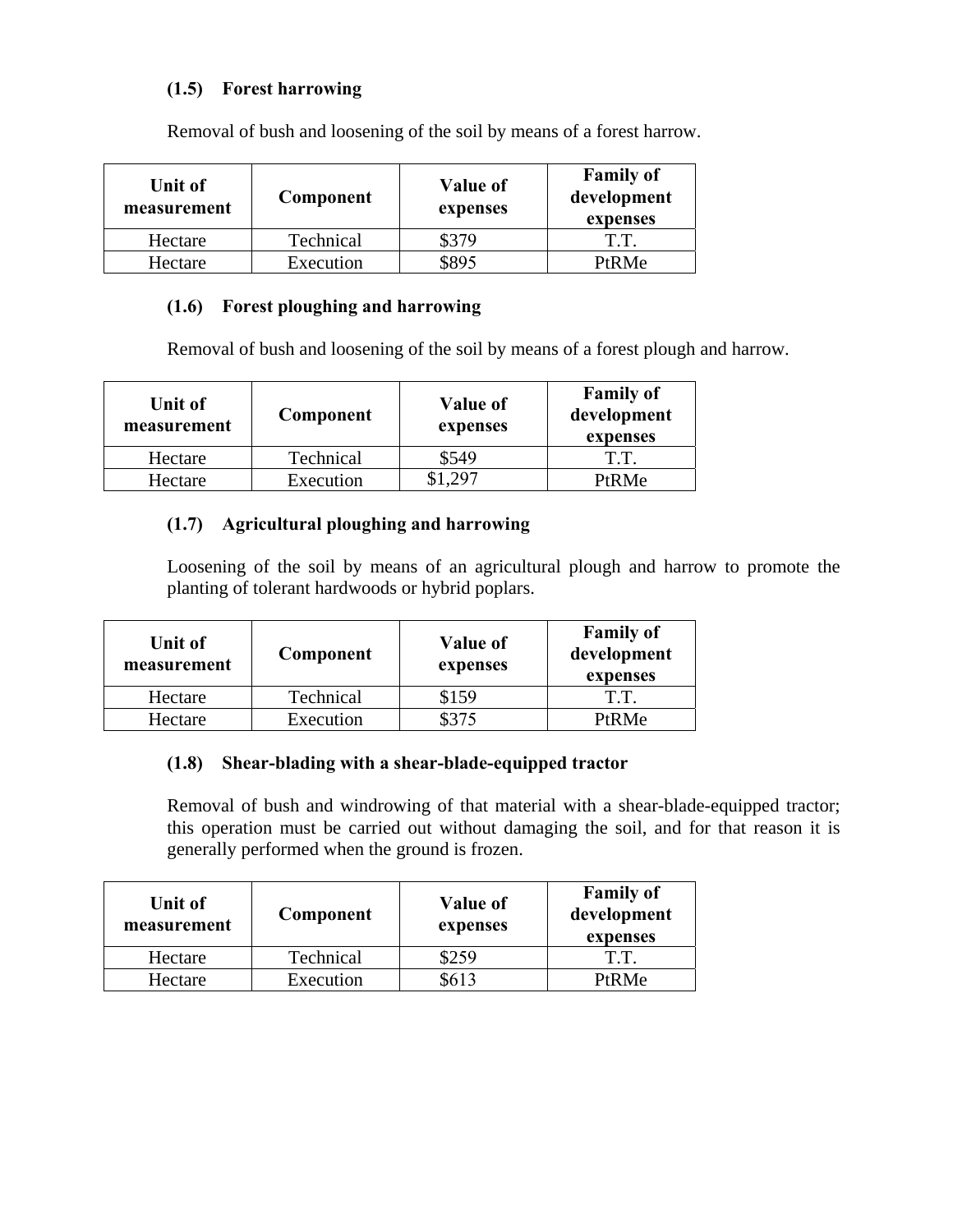## **(1.9) Scarification**

An operation consisting in loosening, more or less energetically, the surface layers of the soil to mix the organic matter and the mineral soil. Scarification is light when performed with a disk trencher, a batch scarifier or an agricultural plough; average when performed with shark-fin barrels and chains or hydraulic trenchers; and manual when performed with hand tools.

| <b>Type</b> | <b>Unit of</b><br>measurement | Component | <b>Value of</b><br>expenses | <b>Family of</b><br>development<br>expenses |
|-------------|-------------------------------|-----------|-----------------------------|---------------------------------------------|
| Light       | Hectare                       | Technical | \$137                       | T.T.                                        |
| Light       | Hectare                       | Execution | \$322                       | PtRMe                                       |
| Average     | Hectare                       | Technical | \$192                       | T.T.                                        |
| Average     | Hectare                       | Execution | \$454                       | PtRMe                                       |
| Manual      | 1,000 microsites              | Technical | \$137                       | T.T.                                        |
| Manual      | 1,000 microsites              | Execution | \$320                       | PtRMa                                       |

#### **(1.10) Mounding scarification**

An operation consisting in producing mounds of soil using an excavator or a feller to create at least 800 microsites per hectare in order to perform intensive sylviculture or reforestation of hardwood, white pine or red pine.

| Unit of<br>measurement | Component | <b>Value of expenses</b> | <b>Family of</b><br>development<br>expenses |
|------------------------|-----------|--------------------------|---------------------------------------------|
| Hectare                | Technical | \$317                    | TТ                                          |
| Hectare                | Execution | \$749                    | PtRMe                                       |

#### **(2) Planting**

Adequate planting, either mechanically or manually, of an optimum, well distributed quantity of cuttings, whips or seedlings in order to produce ligneous matter.

| <b>Type of</b><br>planting                                                     | Unit of<br>measurement | Component | <b>Value of</b><br>expenses | <b>Family of</b><br>development<br>expenses |
|--------------------------------------------------------------------------------|------------------------|-----------|-----------------------------|---------------------------------------------|
| <b>Mechanical</b><br>planting                                                  | 1,000 seedlings        | Technical | \$74                        | T.T.                                        |
| <b>Mechanical</b><br>planting                                                  | 1,000 seedlings        | Execution | \$173                       | PtRMe                                       |
| <b>Manual</b><br>planting of one<br>of the following<br>types of<br>seedlings: | 1,000 seedlings        |           |                             |                                             |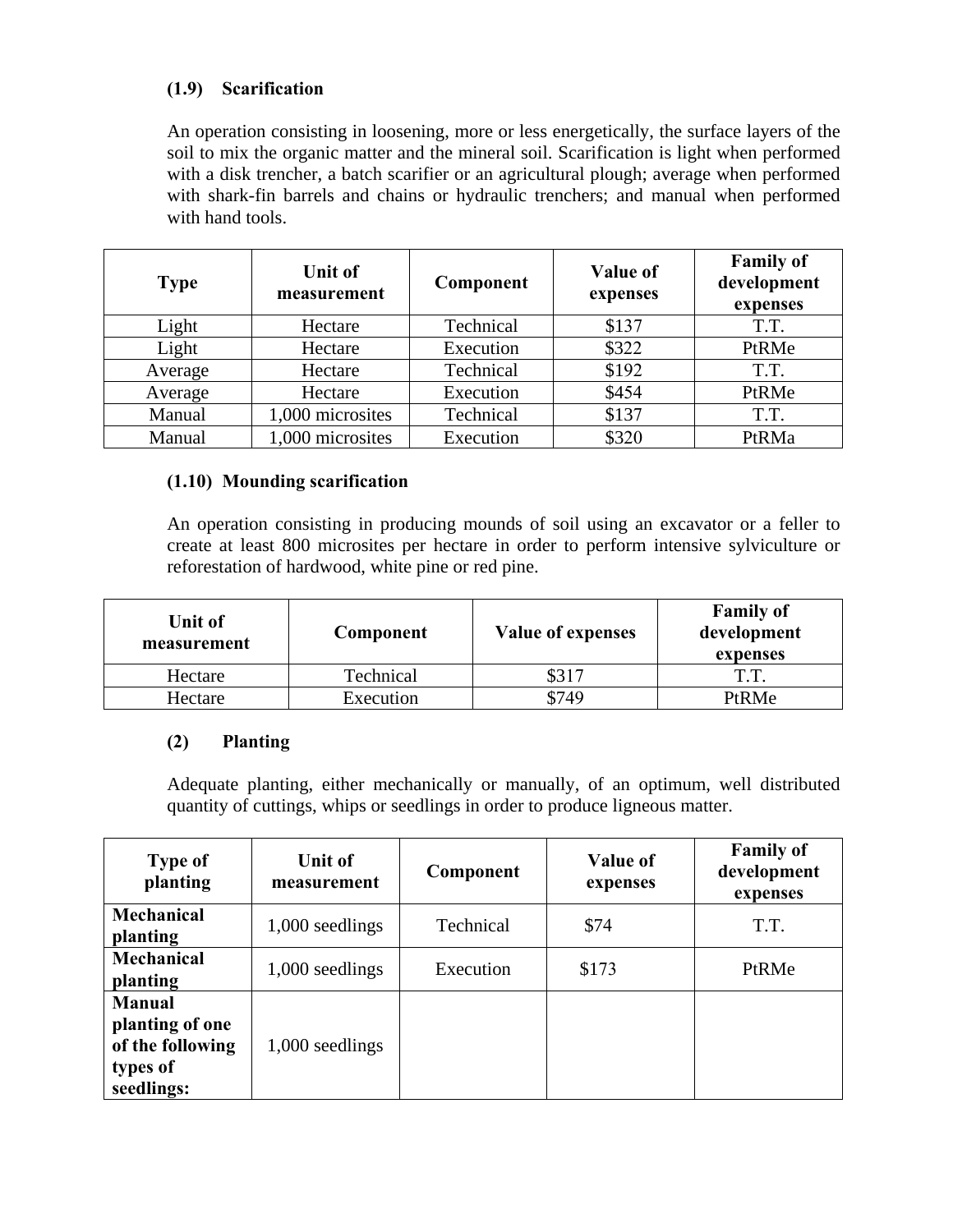| Regular bare-<br>root softwood                                   | Technical | \$119 | T.T.  |
|------------------------------------------------------------------|-----------|-------|-------|
| Regular bare-<br>root softwood                                   | Execution | \$278 | PtRMa |
| Large bare-root<br>softwood                                      | Technical | \$151 | T.T.  |
| Large bare-root<br>softwood                                      | Execution | \$353 | PtRMa |
| Softwood in<br>containers 50 to<br>109 cubic<br>centimetres (cc) | Technical | \$108 | T.T.  |
| Softwood in<br>containers 50 to<br>109 cc                        | Execution | \$250 | PtRMa |
| Softwood in<br>containers 110 to<br>199 cc                       | Technical | \$111 | T.T.  |
| Softwood in<br>containers 110 to<br>199 cc                       | Execution | \$260 | PtRMa |
| Softwood in<br>containers 200 to<br>299 сс                       | Technical | \$141 | T.T.  |
| Softwood in<br>containers 200 to<br>299 сс                       | Execution | \$329 | PtRMa |
| Softwood in<br>containers 300 cc<br>and over                     | Technical | \$173 | T.T.  |
| Softwood in<br>containers 300 cc<br>and over                     | Execution | \$404 | PtRMa |
| Bare-root hybrid<br>poplar                                       | Technical | \$209 | T.T.  |
| Bare-root hybrid<br>poplar                                       | Execution | \$486 | PtRMa |
| Bare-root<br>hardwood                                            | Technical | \$167 | T.T.  |
| Bare-root<br>hardwood                                            | Execution | \$389 | PtRMa |
| Hardwood in<br>containers                                        | Technical | \$216 | T.T.  |
| Hardwood in<br>containers                                        | Execution | \$500 | PtRMa |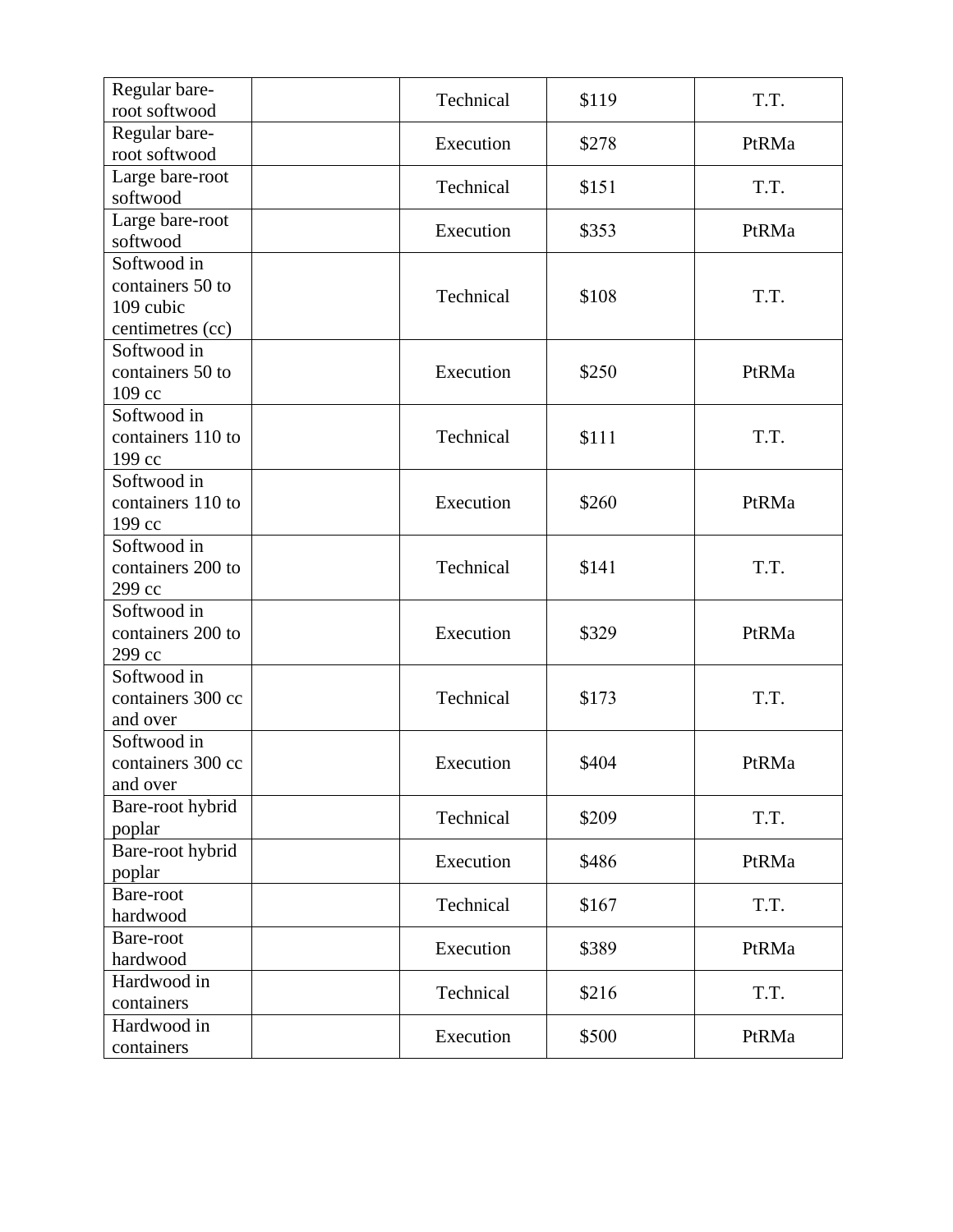# **(3) Reinforcement planting in plantations or in naturally regenerated stands**

Adequate planting of seedlings in places where natural or artificial (planting) regeneration is insufficient so as to obtain a number of evenly distributed stems of the desired species.

| <b>Type of</b><br>reinforcement                                      | <b>Unit of</b><br>measurement | Component | Value of<br>expenses | <b>Family of</b><br>development<br>expenses |
|----------------------------------------------------------------------|-------------------------------|-----------|----------------------|---------------------------------------------|
| <b>Planting of one of</b><br>the following<br>types of<br>seedlings: | 1,000 seedlings               |           |                      |                                             |
| Regular bare-root<br>softwood                                        |                               | Technical | \$131                | T.T.                                        |
| Regular bare-root<br>softwood                                        |                               | Execution | \$310                | PtRMe                                       |
| Large bare-root<br>softwood                                          |                               | Technical | \$166                | T.T.                                        |
| Large bare-root<br>softwood                                          |                               | Execution | \$389                | PtRMe                                       |
| Softwood in<br>containers 50 to<br>109 cubic<br>centimetres (cc)     |                               | Technical | \$117                | T.T.                                        |
| Softwood in<br>containers 50 to<br>109 cc                            |                               | Execution | \$273                | PtRMa                                       |
| Softwood in<br>containers 110 to<br>199 cc                           |                               | Technical | \$123                | T.T.                                        |
| Softwood in<br>containers 110 to<br>199 cc                           |                               | Execution | \$286                | PtRMa                                       |
| Softwood in<br>containers 200 to<br>299 сс                           |                               | Technical | \$155                | T.T.                                        |
| Softwood in<br>containers 200 to<br>299 cc                           |                               | Execution | \$359                | PtRMa                                       |
| Softwood in<br>containers 300 cc<br>and over                         |                               | Technical | \$191                | T.T.                                        |
| Softwood in<br>containers 300 cc<br>and over                         |                               | Execution | \$446                | PtRMa                                       |
| Bare-root hybrid<br>poplar                                           |                               | Technical | \$257                | T.T.                                        |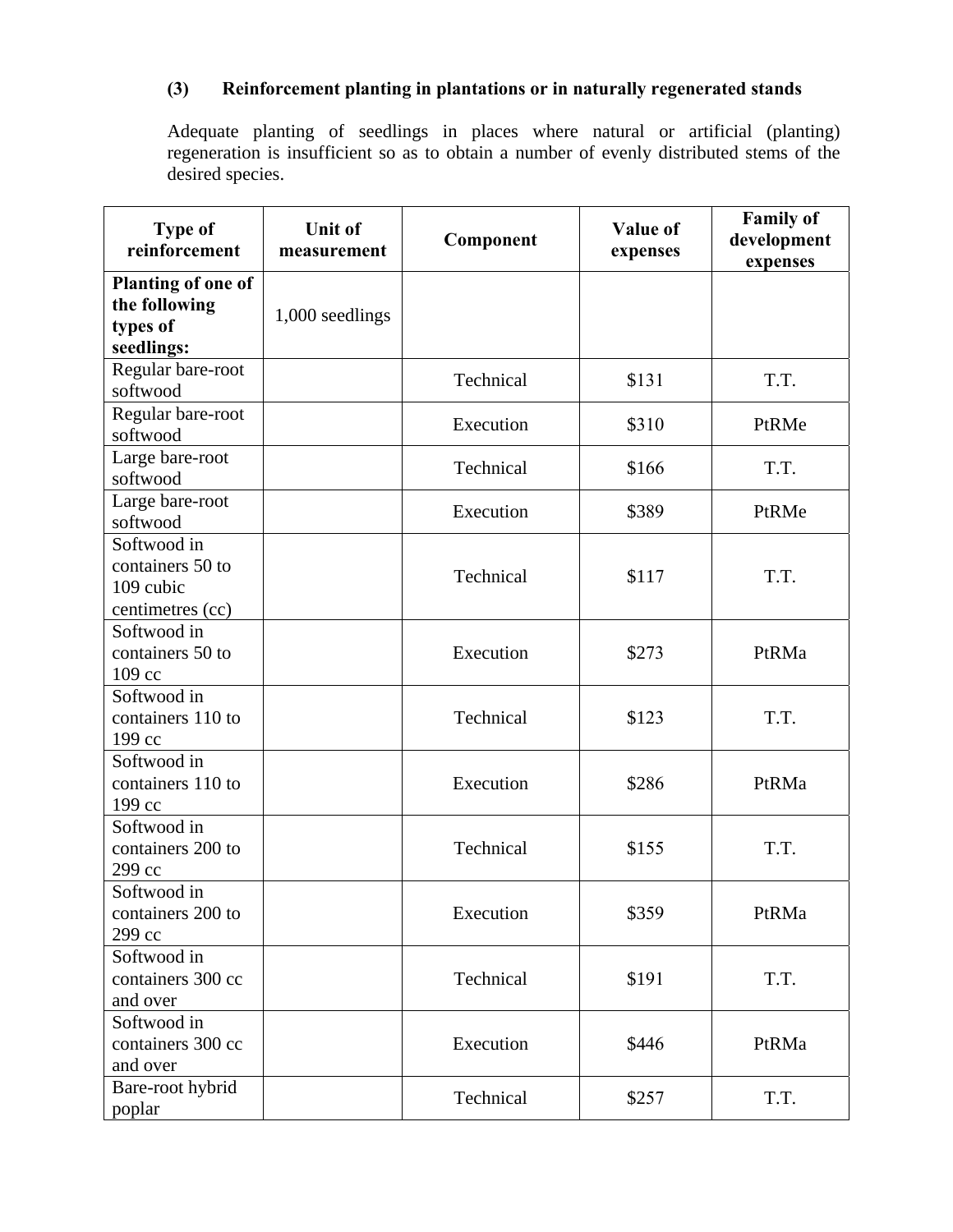| Bare-root hybrid<br>poplar                                            |                 | Execution | \$608 | PtRMe |
|-----------------------------------------------------------------------|-----------------|-----------|-------|-------|
| Bare-root<br>hardwood                                                 |                 | Technical | \$179 | T.T.  |
| Bare-root<br>hardwood                                                 |                 | Execution | \$422 | PtRMe |
| Hardwood in<br>containers                                             |                 | Technical | \$273 | T.T.  |
| Hardwood in<br>containers                                             |                 | Execution | \$647 | PtRMe |
| <b>Natural</b><br>regeneration of<br>one of the<br>following types of | 1,000 seedlings |           |       |       |
| seedlings:                                                            |                 |           |       |       |
| Regular bare-root<br>softwood                                         |                 | Technical | \$142 | T.T.  |
| Regular bare-root<br>softwood                                         |                 | Execution | \$337 | PtRMe |
| Large bare-root<br>softwood                                           |                 | Technical | \$176 | T.T.  |
| Large bare-root<br>softwood                                           |                 | Execution | \$416 | PtRMe |
| Softwood in<br>containers 110 to<br>199 cubic<br>centimetres (cc)     |                 | Technical | \$137 | T.T.  |
| Softwood in<br>containers 110 to<br>199 cc                            |                 | Execution | \$322 | PtRMe |
| Softwood in<br>containers 200 to<br>299 cc                            |                 | Technical | \$166 | T.T.  |
| Softwood in<br>containers 200 to<br>299 cc                            |                 | Execution | \$389 | PtRMe |
| Softwood in<br>containers 300 cc<br>and over                          |                 | Technical | \$203 | T.T.  |
| Softwood in<br>containers 300 cc<br>and over                          |                 | Execution | \$475 | PtRMe |
| Bare-root<br>hardwood                                                 |                 | Technical | \$179 | T.T.  |
| Bare-root<br>hardwood                                                 |                 | Execution | \$422 | PtRMe |
| Hardwood in<br>containers                                             |                 | Technical | \$218 | T.T.  |
| Hardwood in<br>containers                                             |                 | Execution | \$509 | PtRMe |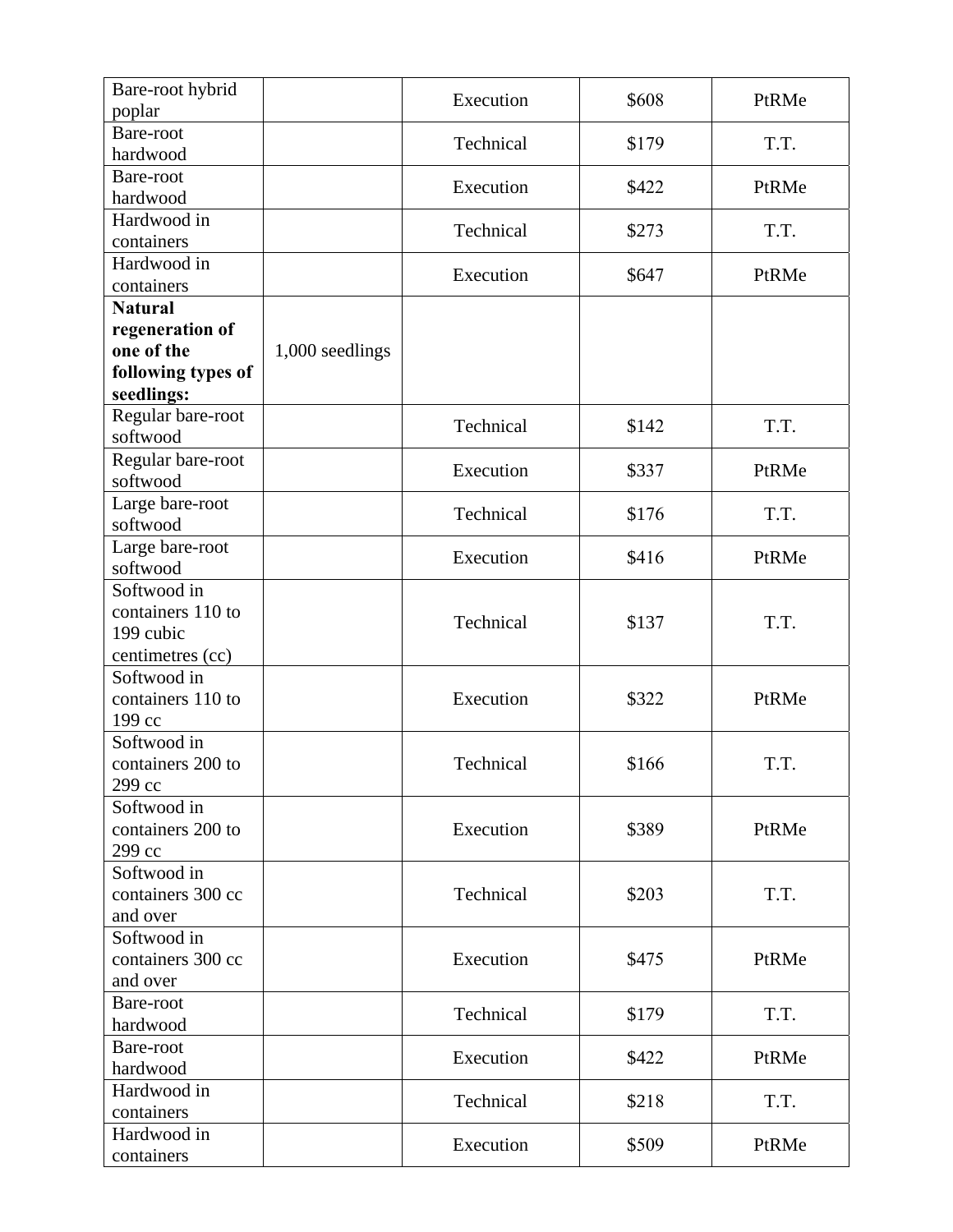# **(4) Enrichment planting**

In a stand, adequate planting, either in patches or mini-strips, of seedlings of tolerant species in order to improve the quality and composition of the regeneration of commercial species.

| <b>Type of</b><br>enrichment     | <b>Unit of</b><br>measurement | Component | Value of<br>expenses | <b>Family of</b><br>development<br>expenses |
|----------------------------------|-------------------------------|-----------|----------------------|---------------------------------------------|
| In patches of one                |                               |           |                      |                                             |
| of the following                 | 1,000 seedlings               |           |                      |                                             |
| types of seedlings:              |                               | Technical |                      |                                             |
| Regular bare-root<br>softwood    |                               |           | \$140                | T.T.                                        |
| Regular bare-root<br>softwood    |                               | Execution | \$328                | PtRMa                                       |
| Large bare-root                  |                               |           |                      |                                             |
| softwood                         |                               | Technical | \$213                | T.T.                                        |
| Large bare-root<br>softwood      |                               | Execution | \$494                | PtRMa                                       |
| Softwood in                      |                               |           |                      |                                             |
| containers 200 to                |                               |           |                      |                                             |
| 299 cubic                        |                               | Technical | \$213                | T.T.                                        |
| centimetres (cc)                 |                               |           |                      |                                             |
| Softwood in                      |                               |           |                      |                                             |
| containers 200 to                |                               | Execution | \$494                | PtRMa                                       |
| 299 cc                           |                               |           |                      |                                             |
| Softwood in<br>containers 300 cc |                               | Technical | \$233                | T.T.                                        |
| and over                         |                               |           |                      |                                             |
| Softwood in                      |                               |           |                      |                                             |
| containers 300 cc                |                               | Execution | \$541                | PtRMa                                       |
| and over                         |                               |           |                      |                                             |
| Bare-root hardwood               |                               | Technical |                      |                                             |
|                                  |                               |           | \$213                | T.T.                                        |
| Bare-root hardwood               |                               | Execution | \$494                | PtRMa                                       |
| Hardwood in                      |                               | Technical | \$288                | T.T.                                        |
| containers                       |                               |           |                      |                                             |
| Hardwood in                      |                               | Execution | \$674                | PtRMa                                       |
| containers                       |                               |           |                      |                                             |
| In mini-strips of<br>one of the  |                               |           |                      |                                             |
| following types of               | 1,000 seedlings               |           |                      |                                             |
| seedlings:                       |                               |           |                      |                                             |
| Regular bare-root                |                               |           |                      |                                             |
| softwood                         |                               | Technical | \$103                | T.T.                                        |
| Regular bare-root                |                               |           | \$239                |                                             |
| softwood                         |                               | Execution |                      | PtRMa                                       |
| Large bare-root                  |                               | Technical | \$130                | T.T.                                        |
| softwood                         |                               |           |                      |                                             |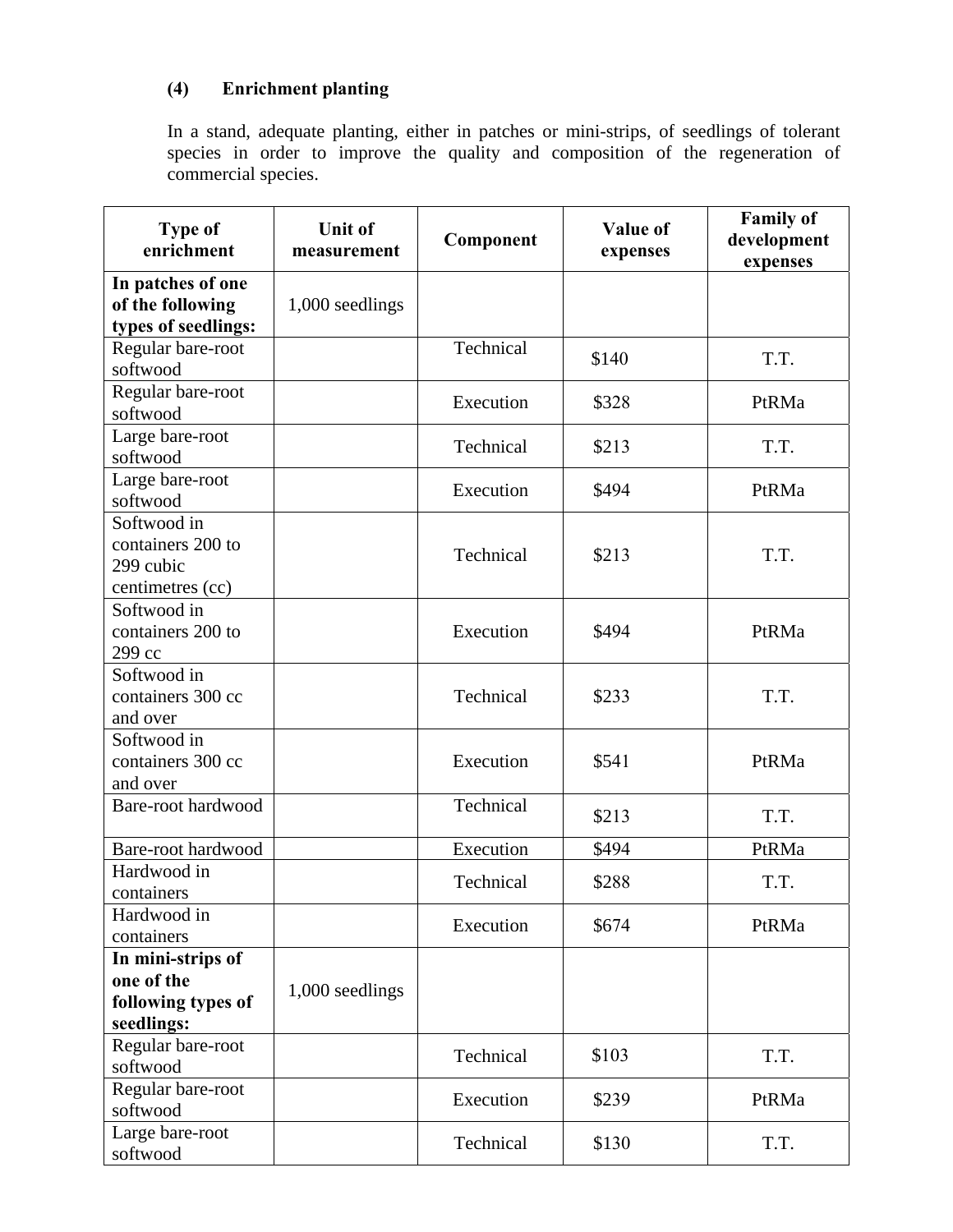| Large bare-root<br>softwood                                      | Execution | \$302 | PtRMa |
|------------------------------------------------------------------|-----------|-------|-------|
| Softwood in<br>containers 50 to<br>109 cubic<br>centimetres (cc) | Technical | \$93  | T.T.  |
| Softwood in<br>containers 50 to<br>109 cc                        | Execution | \$214 | PtRMa |
| Softwood in<br>containers 110 to<br>199 cc                       | Technical | \$97  | T.T.  |
| Softwood in<br>containers 110 to<br>199 cc                       | Execution | \$224 | PtRMa |
| Softwood in<br>containers 200 to<br>299 cc                       | Technical | \$121 | T.T.  |
| Softwood in<br>containers 200 to<br>299 cc                       | Execution | \$281 | PtRMa |
| Softwood in<br>containers 300 cc<br>and over                     | Technical | \$150 | T.T.  |
| Softwood in<br>containers 300 cc<br>and over                     | Execution | \$348 | PtRMa |
| Bare-root hardwood                                               | Technical | \$140 | T.T.  |
| Bare-root hardwood                                               | Execution | \$328 | PtRMa |
| Hardwood in<br>containers                                        | Technical | \$206 | T.T.  |
| Hardwood in<br>containers                                        | Execution | \$482 | PtRMa |

# **(5) Tending of plantations or natural regeneration**

A treatment carried out in order to maintain or improve the growth or quality of the regeneration of desired species according to the following techniques: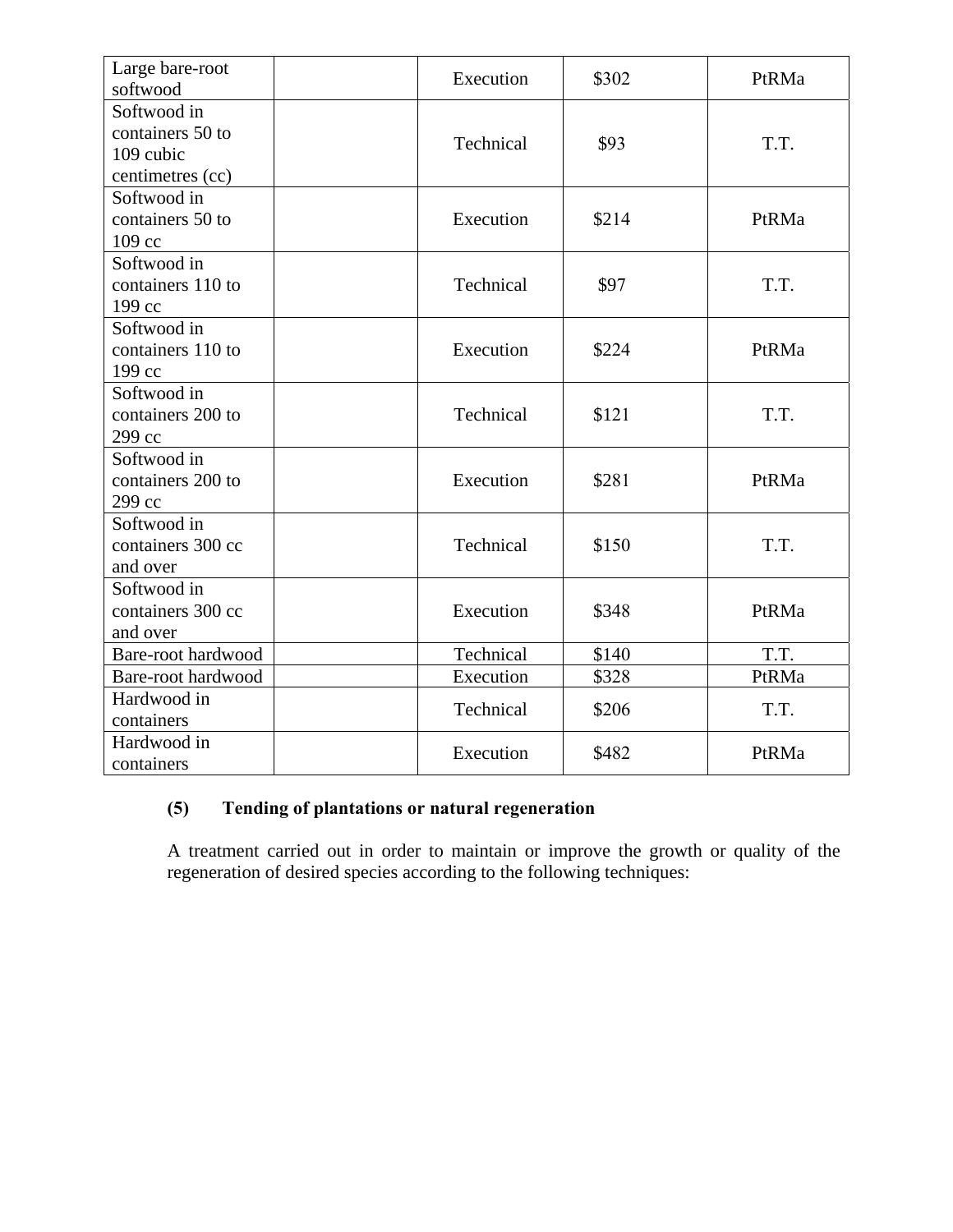## **(5.1) Weeding**

An operation to control competing grasses hindering seedling growth by mowing or harrowing; this also includes straightening of seedlings that have been pulled over by grasses.

| Unit of<br>measurement | Component | <b>Value of expenses</b> | <b>Family of</b><br>development<br>expenses |
|------------------------|-----------|--------------------------|---------------------------------------------|
| Hectare                | Technical |                          | ጥጥ                                          |
| Hectare                | Execution | \$279                    | E.P                                         |

#### **(5.2) Mechanical or manual release treatment and mulch spreading**

An operation to control competing vegetation hindering the growth of desired trees by manual or mechanical means or, in plantations of hardwood species, by spreading mulch.

| <b>Type</b> | <b>Unit of</b><br>measurement | Component | <b>Value of</b><br>expenses | <b>Family of</b><br>development<br>expenses |
|-------------|-------------------------------|-----------|-----------------------------|---------------------------------------------|
| Release     | Hectare                       | Technical | \$337                       | T.T.                                        |
| treatment   |                               |           |                             |                                             |
| Release     | Hectare                       | Execution | \$787                       | E.P.                                        |
| treatment   |                               |           |                             |                                             |
| Mulch       | 1,000 mats                    | Technical | \$436                       | T.T.                                        |
| Mulch       | 1,000 mats                    | Execution | \$1,030                     | PtRMe                                       |

#### **(5.3) Fertilization and forest amendment**

A treatment consisting in the application of chemical or organic fertilizers for timber production in fast-growing tree species stands and in sugar bushes intended for forest or acericultural-forest use that is the subject of a sylvicultural diagnostic by a forest engineer.

| Unit of<br>measurement | Component | <b>Value of expenses</b> | <b>Family of</b><br>development<br>expenses |
|------------------------|-----------|--------------------------|---------------------------------------------|
| Hectare                | Technical | \$238                    | T.T.                                        |
| Hectare                | Execution | \$562                    | PtRMe                                       |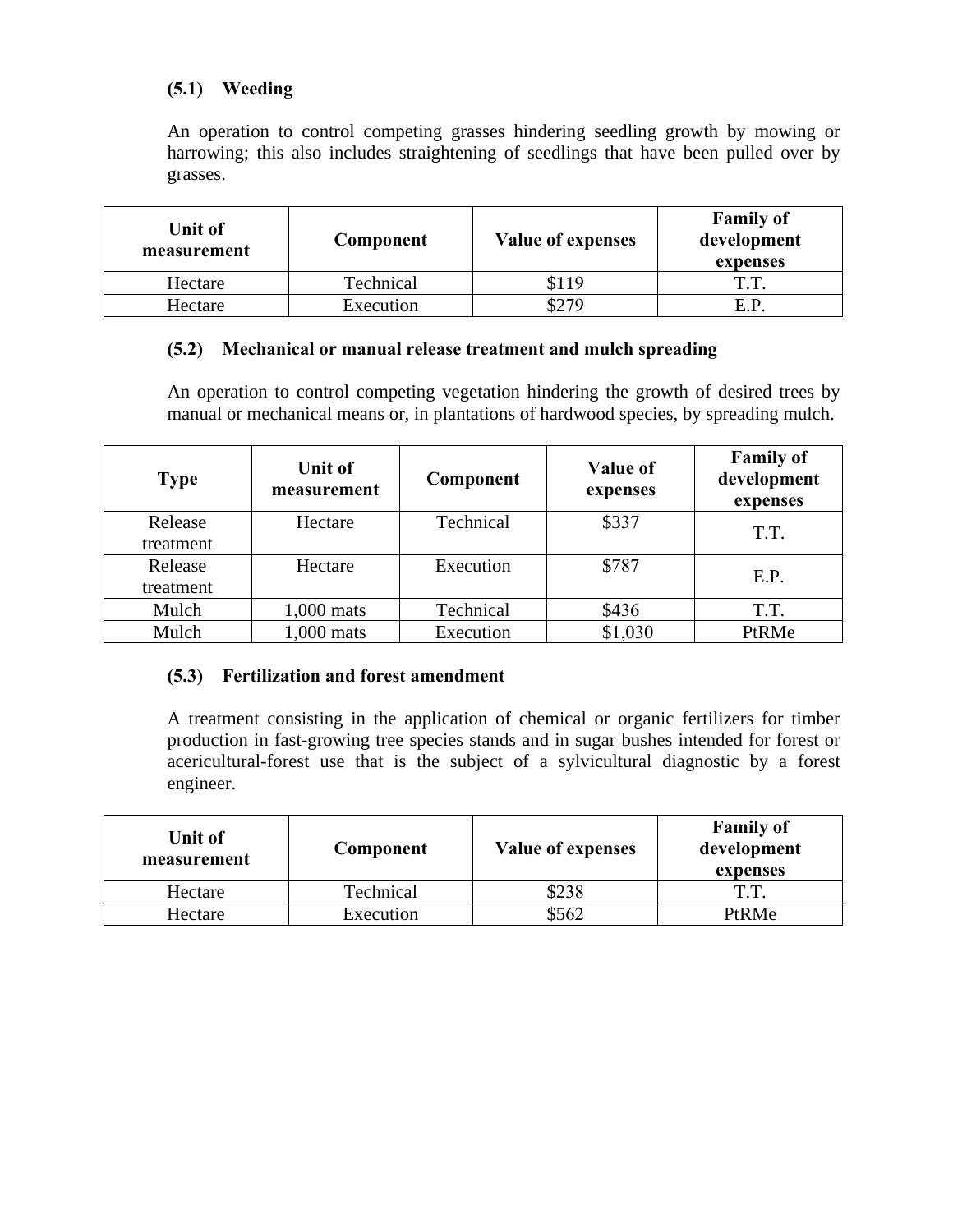## **(5.4) Pruning**

An operation to maintain or improve the quality of trees

- (1) by cutting off dead or living branches from the lower trunk of crop trees, in the case of red pine or white pine plantations;
- (2) by cutting off dead or living branches over a minimum height of 4 m of the tree trunk and a minimum of 300 crop trees per hectare, in the case of plantations of softwood species other than red pine or white pine;
- (3) by removing double or multiple heads or branches which, because of their strong growth, might produce forks or impede the growth of the trunk (pruning for shaping), in the case of plantations of hardwood species; and
- (4) by removing double or multiple heads or branches which, because of their strong growth, might produce forks or impede the growth of the trunk (pruning for shaping), in the case of the natural regeneration of hardwood species.

| Unit of<br>measurement | Component | <b>Value of expenses</b> | <b>Family of</b><br>development<br>expenses |
|------------------------|-----------|--------------------------|---------------------------------------------|
| Hectare                | Technical | \$198                    | ጥጥ                                          |
| Hectare                | Execution | \$465                    | E.P                                         |

#### **(6) Protection treatment**

A treatment against insects, diseases or animals to prevent them from spreading or to minimize the damage they cause to trees.

| Unit of<br>measurement | Component | <b>Value of expenses</b> | <b>Family of</b><br>development<br>expenses |
|------------------------|-----------|--------------------------|---------------------------------------------|
| Hectare                | Technical | \$213                    | ጥ ጥ                                         |
| Hectare                | Execution | \$496                    | PtRMa                                       |

#### **(7) Precommercial thinning and intermediate thinning**

Removal, from a young stand, of excess trees impeding the growth of selected trees, with or without prior marking, in order to improve the growth, quality or composition of the stand and to even the spacing between the trees. The treatment does not focus on merchantable timber harvesting.

| <b>Type of stand</b> | Unit of<br>measurement | Component | <b>Value of</b><br>expenses | <b>Family of</b><br>development<br>expenses |
|----------------------|------------------------|-----------|-----------------------------|---------------------------------------------|
| Softwood             | Hectare                | Technical | \$440                       | T.T.                                        |
| Softwood             | Hectare                | Execution | \$1,032                     | E.P.                                        |
| Tolerant<br>hardwood | Hectare                | Technical | \$431                       | T.T.                                        |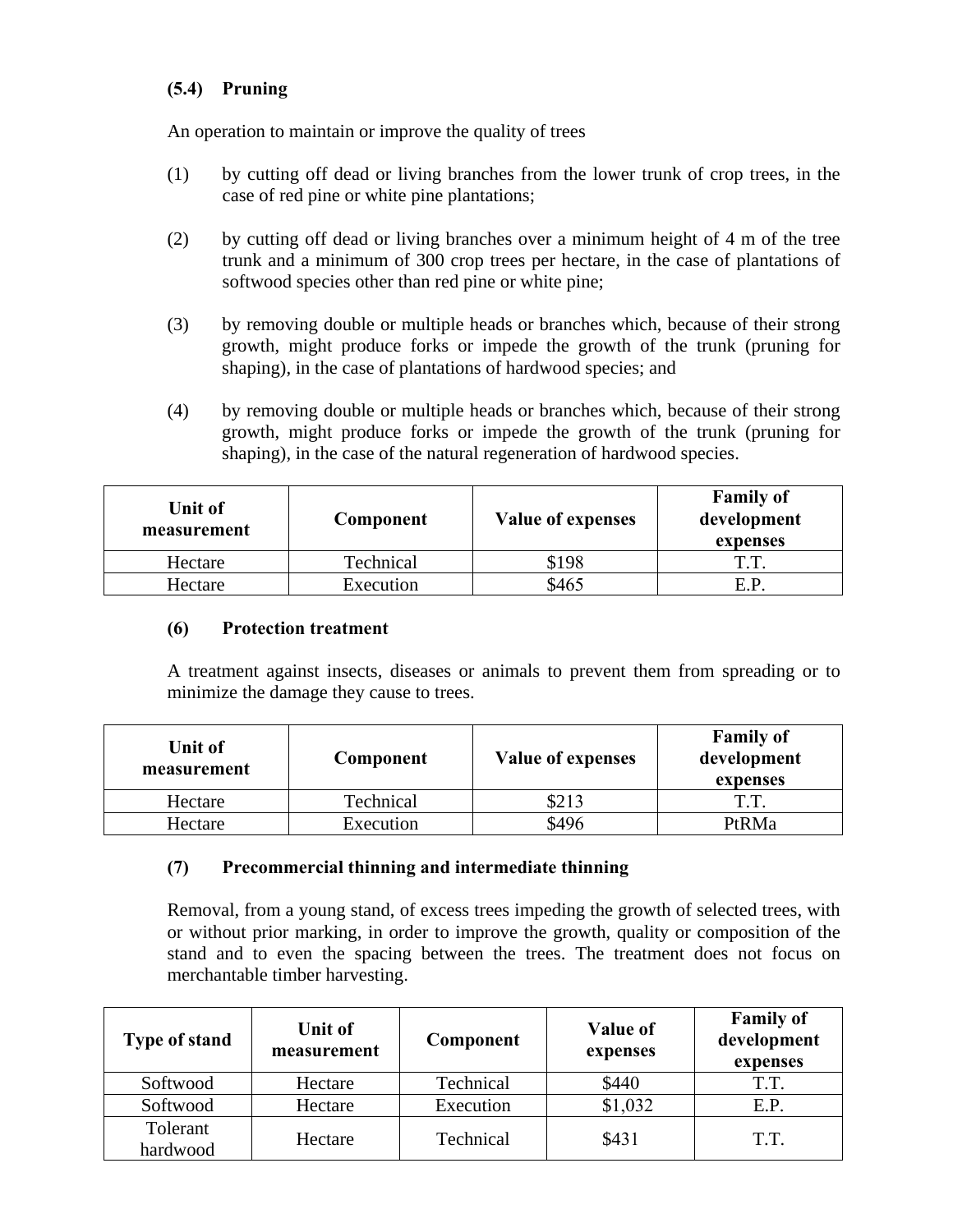| Tolerant<br>hardwood   | Hectare | Execution | \$1,013 | E.P. |
|------------------------|---------|-----------|---------|------|
| Intolerant<br>hardwood | Hectare | Technical | \$369   | T.T. |
| Intolerant<br>hardwood | Hectare | Execution | \$865   | E.P. |

## **(8) Commercial thinning**

Cutting practised in a forest stand that has not reached maturity, intended to accelerate the diameter growth of the remaining trees, and also, by appropriate selection, to improve the average form for the stand.

| <b>Type of stand</b>                                                                          | <b>Unit of</b><br>measurement | Component | Value of<br>expenses | <b>Family of</b><br>development<br>expenses |
|-----------------------------------------------------------------------------------------------|-------------------------------|-----------|----------------------|---------------------------------------------|
| Hardwood with<br>marking                                                                      | Hectare                       | Technical | \$364                | T.T.                                        |
| Hardwood with<br>marking                                                                      | Hectare                       | Execution | \$856                | T.C.                                        |
| Softwood from<br>plantation or<br>precommercial<br>thinning                                   | Hectare                       | Technical | \$524                | T.T.                                        |
| Softwood from<br>plantation or<br>precommercial<br>thinning                                   | Hectare                       | Execution | \$1,236              | T.C.                                        |
| Softwood not<br>from plantation<br><sub>or</sub><br>precommercial<br>thinning with<br>marking | Hectare                       | Technical | \$519                | T.T.                                        |
| Softwood not<br>from plantation<br>or<br>precommercial<br>thinning with<br>marking            | Hectare                       | Execution | \$818                | T.C.                                        |
| Softwood not<br>from plantation<br>or<br>precommercial<br>thinning<br>without<br>marking      | Hectare                       | Technical | \$348                | T.T.                                        |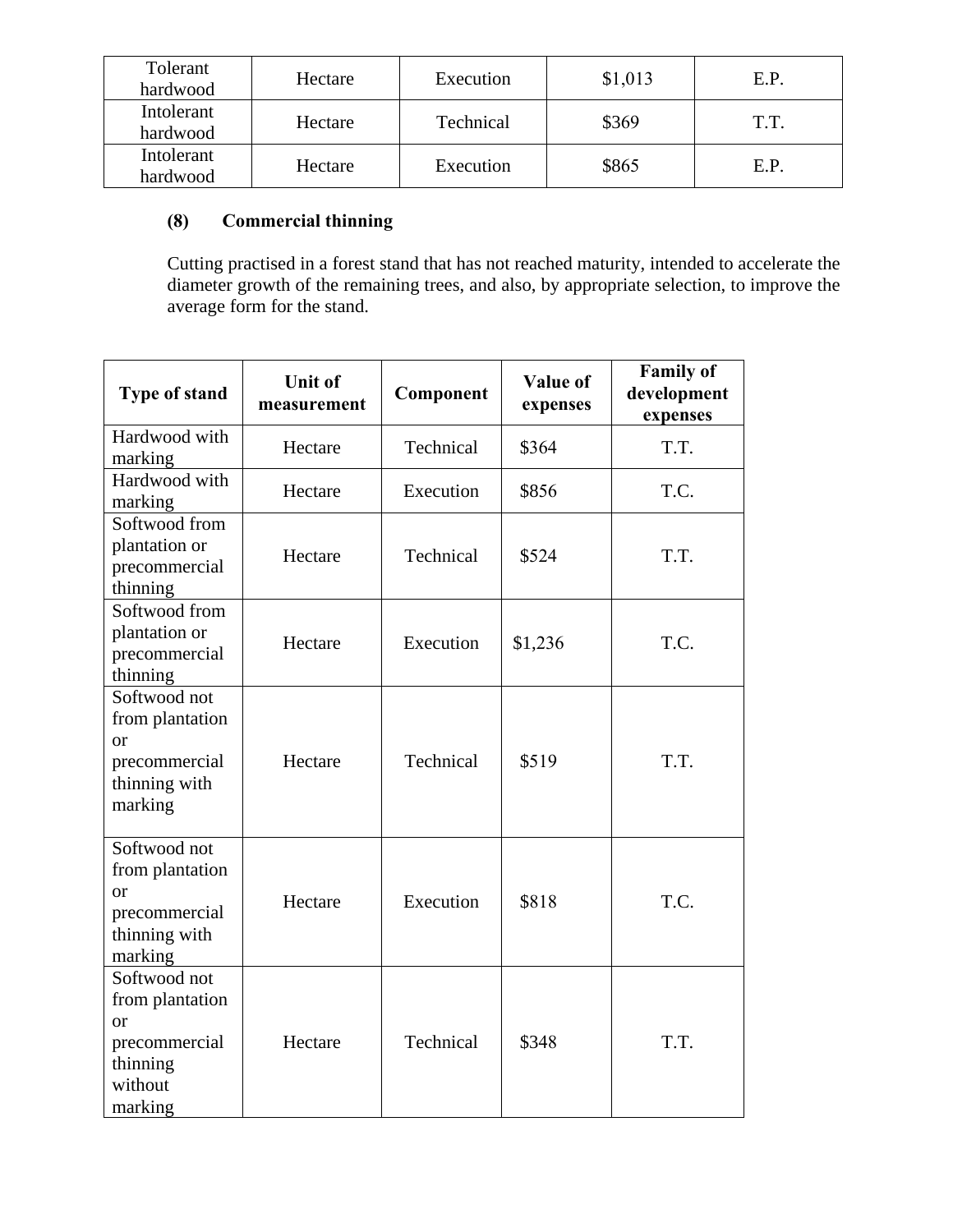| Softwood not<br>from plantation |         |           |       |      |
|---------------------------------|---------|-----------|-------|------|
| <sub>or</sub><br>precommercial  | Hectare | Execution | \$818 | T.C. |
| thinning                        |         |           |       |      |
| without                         |         |           |       |      |
| marking                         |         |           |       |      |

#### **(9) Improvement, sanitation or salvage cutting**

Cutting for the purpose of correcting a special or unusual situation, in particular a natural disaster:

- (1) improvement cutting is performed, in a stand of trees beyond the sapling stage, by removing undesirable species or malformed trees, in order to improve the composition, structure and condition of the stand;
- (2) sanitation cutting removes trees killed or weakened by diseases or insects to prevent such pests from attacking the rest of the stand; and
- (3) salvage cutting removes dead, dying or deteriorating trees before the timber becomes unusable.

| <b>Type of treatment</b> | <b>Unit of</b><br>measurement | Component | <b>Value of</b><br>expenses | <b>Family of</b><br>development<br>expenses |
|--------------------------|-------------------------------|-----------|-----------------------------|---------------------------------------------|
| Improvement cutting      | Hectare                       | Technical | \$397                       | T.T.                                        |
| Improvement cutting      | Hectare                       | Execution | \$936                       | T.C.                                        |
| Sanitation cutting       | Hectare                       | Technical | \$296                       | T.T.                                        |
| Sanitation cutting       | Hectare                       | Execution | \$699                       | T.C.                                        |
| Salvage cutting          | Hectare                       | Technical | \$142                       | T.T.                                        |
| Salvage cutting          | Hectare                       | Execution | \$338                       | T.C.                                        |

#### **(10) Progressive seed cutting**

A cutting that is part of a series of partial cuts in a stand at cutting age, which over a period of time will open up the forest cover, thereby encouraging regeneration.

| Unit of<br>measurement | Component | <b>Value of expenses</b> | <b>Family of</b><br>development<br>expenses |
|------------------------|-----------|--------------------------|---------------------------------------------|
| Hectare                | Technical | \$401                    | ጥጥ                                          |
| Hectare                | Execution | \$946                    | T.C.                                        |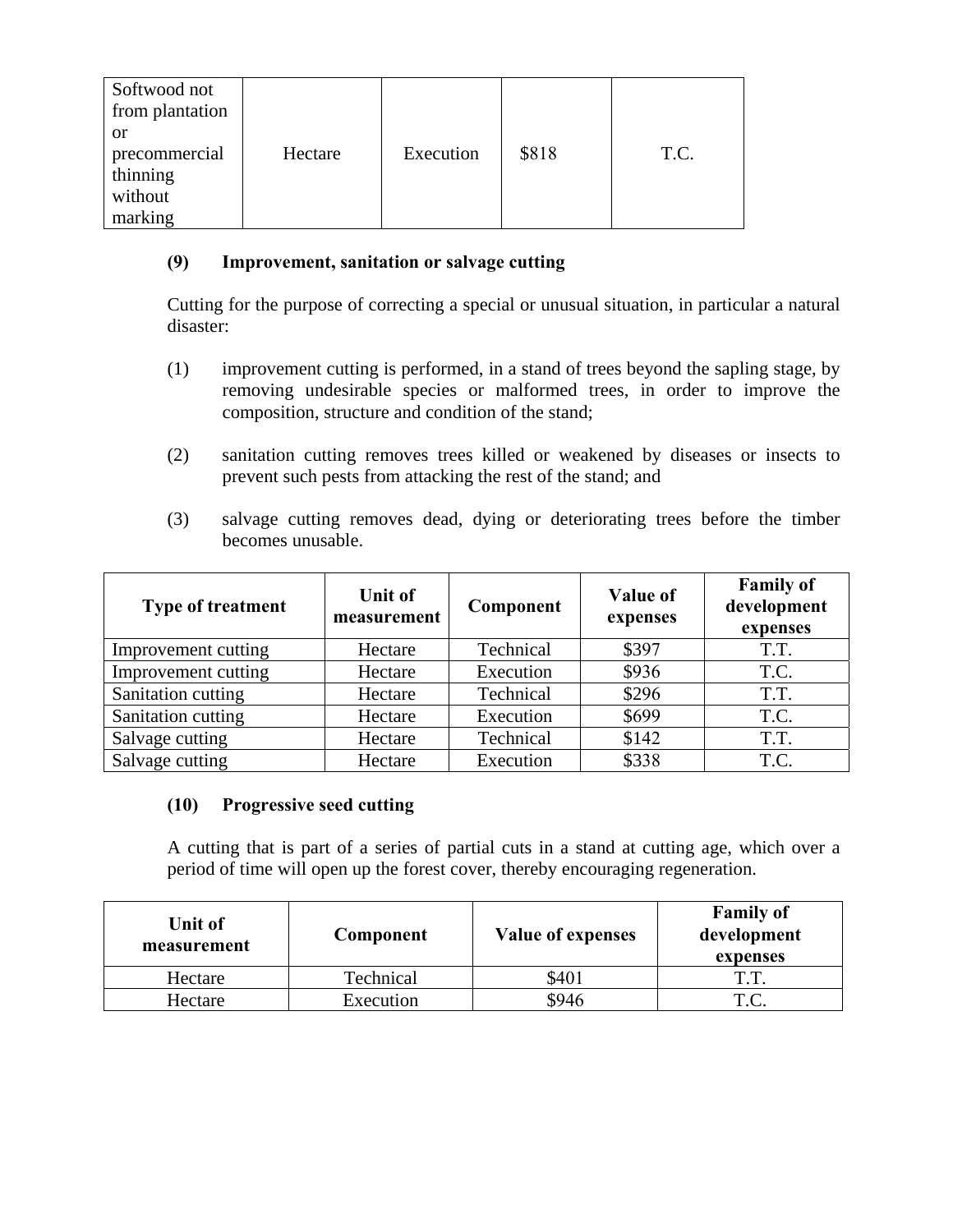## **(11) Succession cutting**

The harvesting of trees in the overstorey while preserving the regeneration of desired species already established in the understorey for the purpose of improving the composition of the stand.

| Unit of<br>measurement | Component | <b>Value of expenses</b> | <b>Family of</b><br>development<br>expenses |
|------------------------|-----------|--------------------------|---------------------------------------------|
| Hectare                | Technical | \$320                    | ጥ ጥ                                         |
| Hectare                | Execution | \$756                    | T C                                         |

#### **(12) Strip cutting or patch cutting**

Strip cutting or patch cutting in a stand at cutting age in 2 or more cycles in order to encourage natural regeneration or protect vulnerable stations, landscapes, wildlife habitats or water.

| Unit of<br>measurement | Component | <b>Value of expenses</b> | <b>Family of</b><br>development<br>expenses |
|------------------------|-----------|--------------------------|---------------------------------------------|
| Hectare                | Technical |                          | T T                                         |
| Hectare                | Execution | \$407                    | T.C.                                        |

## **(13) Selection cutting**

The periodic harvesting of trees selected individually or in small groups in

- an irregular structure in order to harvest its production and to bring it to an unevenaged structure, while also ensuring the necessary cultivation of growing trees and encouraging seed establishment;

- an uneven-aged structure, in order to bring it or maintain it in a balanced uneven-aged structure while also ensuring the necessary cultivation of growing trees, encouraging seed establishment and maintaining a sufficient number of tapholes to allow, ensure and develop acericultural production.

| Unit of<br>measurement | Component | <b>Value of expenses</b> | <b>Family of</b><br>development<br>expenses |
|------------------------|-----------|--------------------------|---------------------------------------------|
| Hectare                | Technical | \$401                    | ጥጥ                                          |
| Hectare                | Execution | \$946                    | тr                                          |

#### **(14) Forest-fauna work**

Forest development activities provided for in this Regulation are considered forest-fauna work if they are performed to conserve or improve a wildlife habitat. The work results from an analysis of the wildlife potential and is provided for in the multiresource schedule to the forest development plan (FDP) or the sylvicultural prescription of a forest engineer.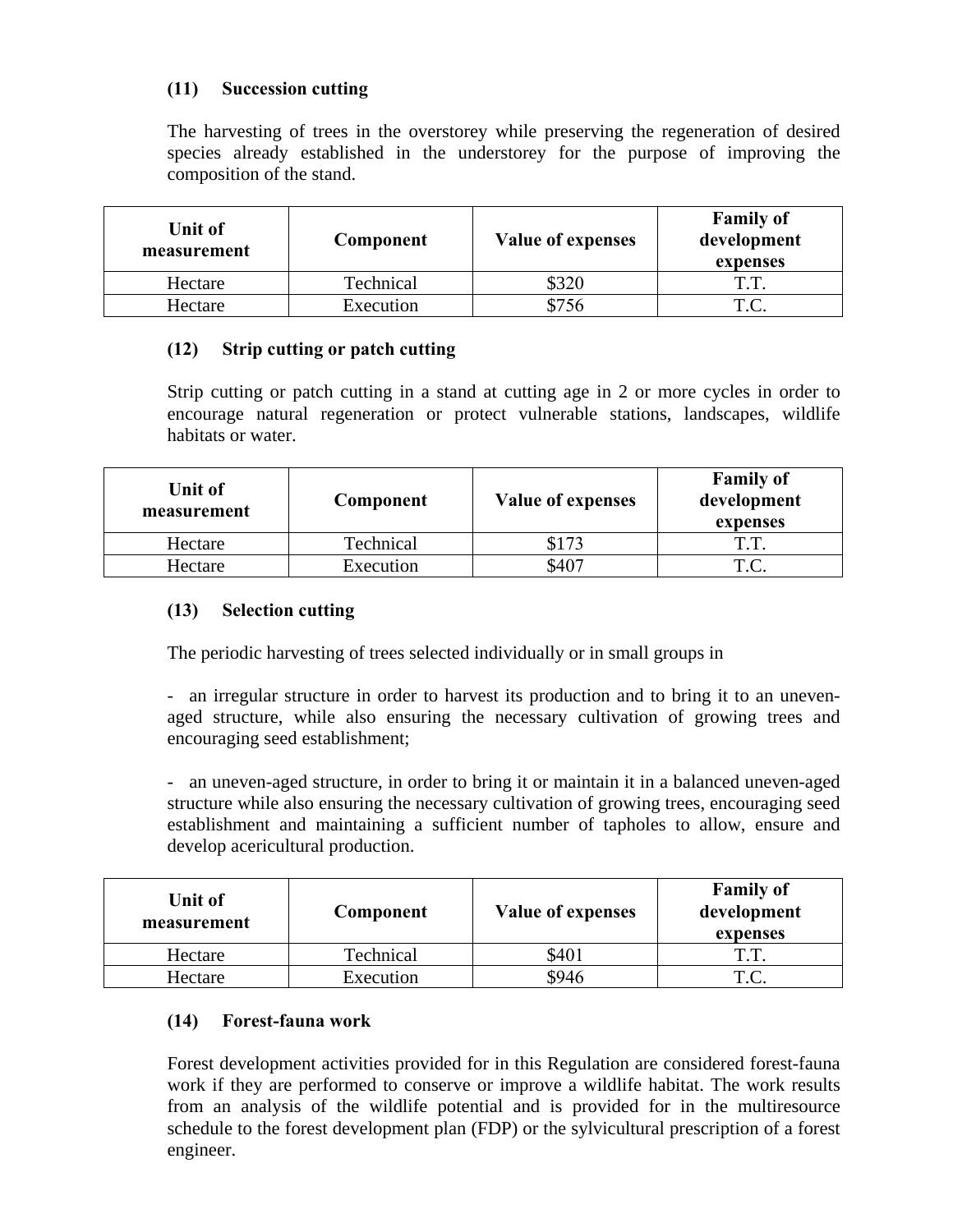The amount of the value of the expenses of the technical or execution component is increased by 10%.

## **(15) Other work**

Execution of a prescription of a forest engineer followed by an execution report for any treatment not defined in this Regulation for producing ligneous matter.

| Unit of<br>measurement | Component | <b>Value of expenses</b> | <b>Family of</b><br>development<br>expenses |
|------------------------|-----------|--------------------------|---------------------------------------------|
| Hectare                | Technical |                          | ጥጥ                                          |
| Hectare                | Execution | Not applicable $(N/A)$   | $N/A$ .                                     |

#### **(16) Forest roads**

Construction or improvement of access roads, bridges or culverts in order to facilitate forest operations.

| <b>Type</b>                               | <b>Unit of</b><br>measurement | Component | <b>Value of</b><br>expenses | <b>Family of</b><br>development<br>expenses |
|-------------------------------------------|-------------------------------|-----------|-----------------------------|---------------------------------------------|
| Construction<br>of access<br>roads        | Kilometre (km)                | Technical | \$833*                      | T.T.                                        |
| Construction<br>of access<br>roads        | Km                            | Execution | \$1,967*                    | T.C.                                        |
| Improvement<br>of access<br>roads         | <b>Km</b>                     | Technical | \$397*                      | T.T.                                        |
| Improvement<br>of access<br>roads         | Km                            | Execution | \$936*                      | T.C.                                        |
| Construction<br>of bridges or<br>culverts | A bridge or a<br>culvert      | Technical | $$467*$                     | T.T.                                        |
| Construction<br>of bridges or<br>culverts | A bridge or a<br>culvert      | Execution | $$1,102*$                   | T.C.                                        |
| Improvement<br>of bridges or<br>culverts  | A bridge or a<br>culvert      | Technical | $$64*$                      | T.T.                                        |
| Improvement<br>of bridges or<br>culverts  | A bridge or a<br>culvert      | Execution | \$150*                      | T.C.                                        |

\* Upon presentation of eligible invoices and proof of payment by the producer (to be attached to the forest engineer's report for validation), the value of the expense indicated in the above table may correspond to the total of the amount of the validated invoices, up to twice the indicated value.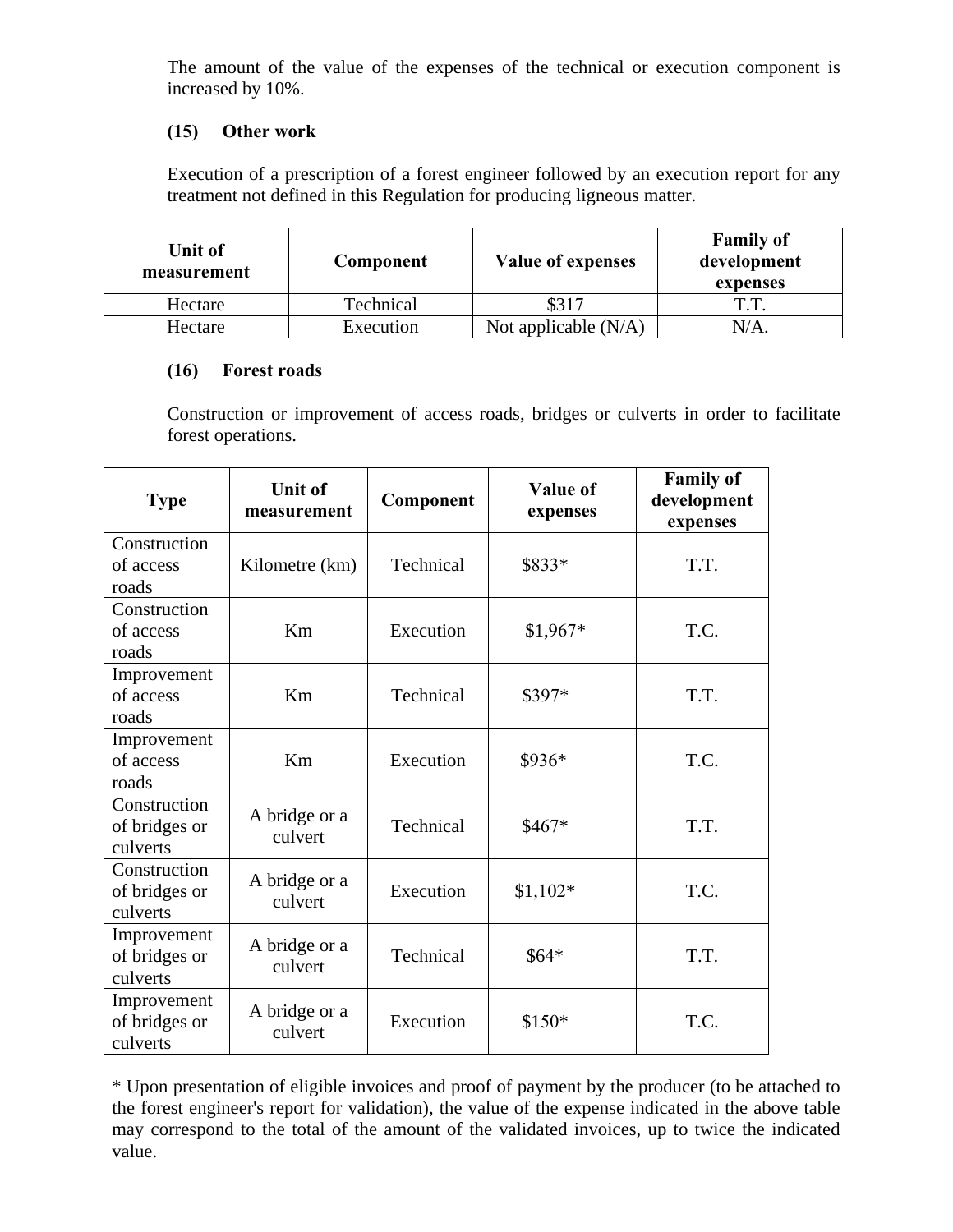## **(17) Forest development plan (FDP)**

Information and planning tool prepared by a forest engineer for the benefit of a forest producer and for the purpose of protecting and developing forest property.

| <b>Unit of</b><br>measurement | Component | <b>Value of</b><br>expenses | <b>Family of</b><br>development<br>expenses |
|-------------------------------|-----------|-----------------------------|---------------------------------------------|
| Per FDP<br>with               |           |                             |                                             |
| an area of:                   |           |                             |                                             |
| 4 to 10 hectares              | Technical | \$529*                      | T.T.                                        |
| (ha)                          |           |                             |                                             |
| 4 to 10 ha                    | Execution | N/A                         | N/A                                         |
| 11 to 50 ha                   | Technical | \$582*                      | T.T.                                        |
| 11 to 50 ha                   | Execution | N/A                         | N/A                                         |
| 51 to 100 ha                  | Technical | \$760*                      | T.T.                                        |
| 51 to 100 ha                  | Execution | N/A                         | N/A                                         |
| 101 to 799 ha                 | Technical | $$1,057*$                   | T.T.                                        |
| 101 to 799 ha                 | Execution | N/A                         | N/A                                         |
| 800 ha and over               | Technical | $$1,268*$                   | T.T.                                        |
| 800 ha and over               | Execution | N/A                         | N/A                                         |

\* Upon presentation of eligible invoices and proof of payment by the producer (to be attached to the forest engineer's report for validation), the value of the expense indicated in the above table may correspond to the total of the amount of the validated invoices, up to twice the indicated value.

#### **(18) Multiresource component provided for in the FDP**

Preparation of an information tool for multiresource potentials based on multiresource data collection; that component is in addition to the FDP, as it is described in point 17 of this Schedule.

| Unit of<br>measurement | Component | <b>Value of</b><br>expenses | <b>Family of</b><br>development<br>expenses |
|------------------------|-----------|-----------------------------|---------------------------------------------|
| Per FDP                | Technical | $312*$                      | T.T.                                        |
| Per FDP                | Execution | N/A                         |                                             |

\* Upon presentation of eligible invoices and proof of payment by the producer (to be attached to the forest engineer's report for validation), the value of the expense indicated in the above table may correspond to the total of the amount of the validated invoices, up to twice the indicated value.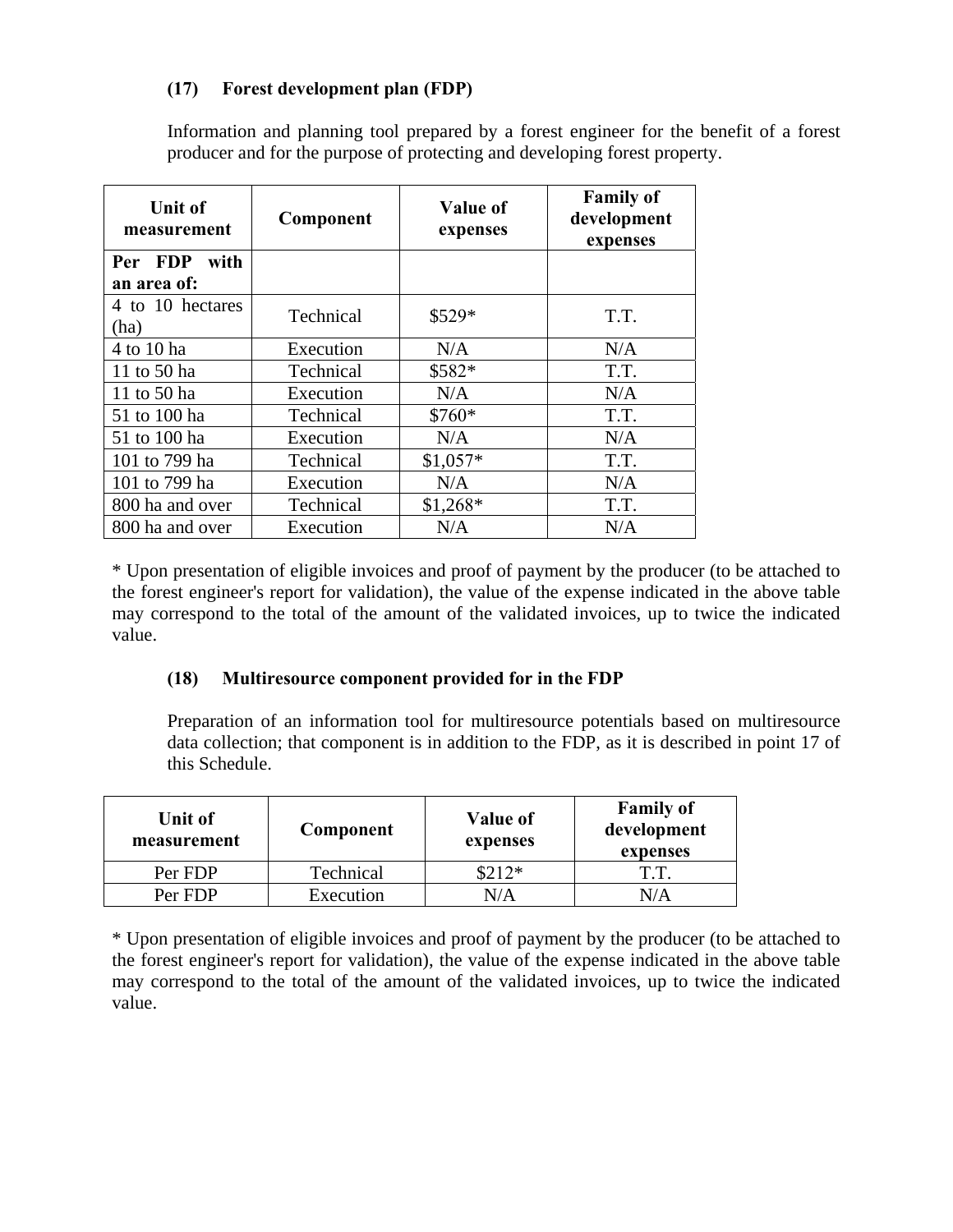#### **(19) Section on species in a precarious situation and exceptional forest ecosystems**

Written report of a visit by a forest engineer or a biologist confirming, modifying or clarifying the data

- (1) of the Centre de données sur le patrimoine naturel du Québec respecting a species designated or likely to be designated threatened or vulnerable under the Act respecting threatened or vulnerable species (chapter E-12.01);
- (2) of the databank of the Ministère des Forêts, de la Faune et des Parcs respecting exceptional forest ecosystems; or
- (3) on a sensitive element identified in the protection and development plan of the private forest in the region.

The report must also specify the recommended action to be taken based on the situation observed.

| <b>Unit of</b><br>measurement | Component | <b>Value of</b><br>expenses | <b>Family of</b><br>development<br>expenses |
|-------------------------------|-----------|-----------------------------|---------------------------------------------|
| Per FDP<br>with               |           |                             |                                             |
| an area of:                   |           |                             |                                             |
| 4 to 10 hectares<br>(ha)      | Technical | $$263*$                     | T.T.                                        |
| 4 to 10 ha                    | Execution | N/A                         | N/A                                         |
| 11 to 50 ha                   | Technical | \$422*                      | T.T.                                        |
| 11 to 50 ha                   | Execution | N/A                         | N/A                                         |
| 51 to 100 ha                  | Technical | \$529*                      | T.T.                                        |
| 51 to 100 ha                  | Execution | N/A                         | N/A                                         |
| 101 to 799 ha                 | Technical | \$739*                      | T.T.                                        |
| 101 to 799 ha                 | Execution | N/A                         | N/A                                         |
| 800 ha and over               | Technical | \$952*                      | T.T.                                        |
| 800 ha and over               | Execution | N/A                         | N/A                                         |

\* Upon presentation of eligible invoices and proof of payment by the producer (to be attached to the forest engineer's report for validation), the value of the expense indicated in the above table may correspond to the total of the amount of the validated invoices, up to twice the indicated value.

#### **(20) Zoning of sensitive forest environment**

Zoning on site

- (1) of a site identified
	- (*a*) at the Centre de données sur le patrimoine naturel du Québec respecting a species designated or likely to be designated threatened or vulnerable under the Act respecting threatened or vulnerable species (chapter E-12.01);